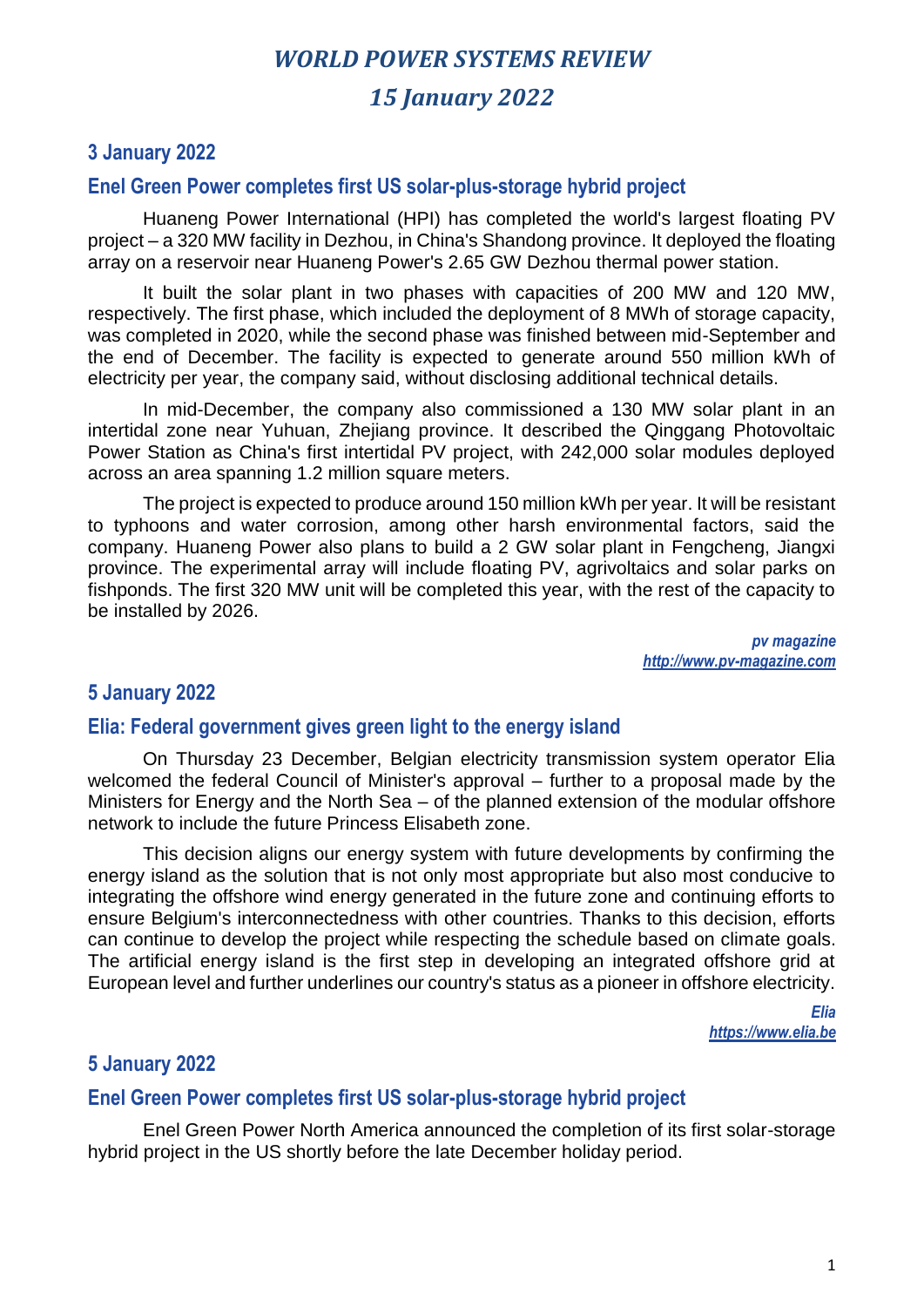# *15 January 2022*

The Lily solar + storage project combines 181MW of solar PV with 55MWdc of battery energy storage. The facility forms part of Enel's bid to install 600MW of energy storage capacity in Texas' power grid by 2022.

The site is located east of Dallas and Paolo Romanacci, head of Enel Green Power in the US and Canada, said its completion was a "milestone" that "signals a new era for our company".

"We are ready to answer the call of policymakers and business leaders to accelerate the energy transition in North America. As such, we are committing more investment than ever before to achieve accelerated growth targets," he added.

> *Energy Storage http://www.energy-storage.news*

### **5 January 2022**

### **PJM 2022 Long-Term Load Forecast Predicts Slight Growth**

PJM released its annual long-term forecast report Dec. 30 to show estimated load growth of 0.4% per year for summer peaks, 0.7% for winter peaks, and 0.8% for net energy over a 10-year planning horizon starting in 2022.

PJM's independent load forecast was derived using improved modeling techniques to estimate upcoming peak and energy usage trends. In the 2022 Load Forecast Supplement, PJM describes significant revisions to the load forecast model to better capture granularity in sector models and response to summer and winter weather.

The load forecast process and variables include residential, commercial and industrial load; weather- and non-weather-sensitive load; plug-in electric vehicles; behindthe-meter solar generation; zone-level estimates and more.

#### Summer Peak Estimates

The forecast estimates summer peak load growth to average 0.4% per year for the next decade and 0.4% per year over 15 years. Those estimated rates are expected to result in an RTO-wide summer peak of approximately 154,000 MW in 2032 and 158,000 MW in 2037. The 2022 summer's upcoming peak is forecast at approximately 149,000 MW. PJM's record summer peak took place in 2006 at 165,563 MW.

#### Winter Peak Estimates

PJM's record-high winter peak measured 143,129 MW in February 2015. PJM estimates a winter peak of approximately 133,000 MW for winter 2022/2023. In 10 years, modest annual 0.7% growth contributes to the projected 2032/33 winter peak of approximately 141,500 MW, continuing through 2037/38 to approximately 145,000 MW.

| Year | <b>Summer Peak</b> | <b>Winter Peak</b> | <b>PJM RTO Total Energy</b> |
|------|--------------------|--------------------|-----------------------------|
| 2022 | 148,938 MW         | 132,980 MW         | 781,318 GWh                 |
| 2032 | 154,381 MW         | 141,516 MW         | 845,133 GWh                 |
| 2037 | 157,689 MW         | 145,220 MW         | 877,586 GWh                 |

#### The Long-Term Forecast Process

This report presents an independent load forecast prepared by PJM staff. The load forecast process considers residential, commercial and industrial sectors, each with its own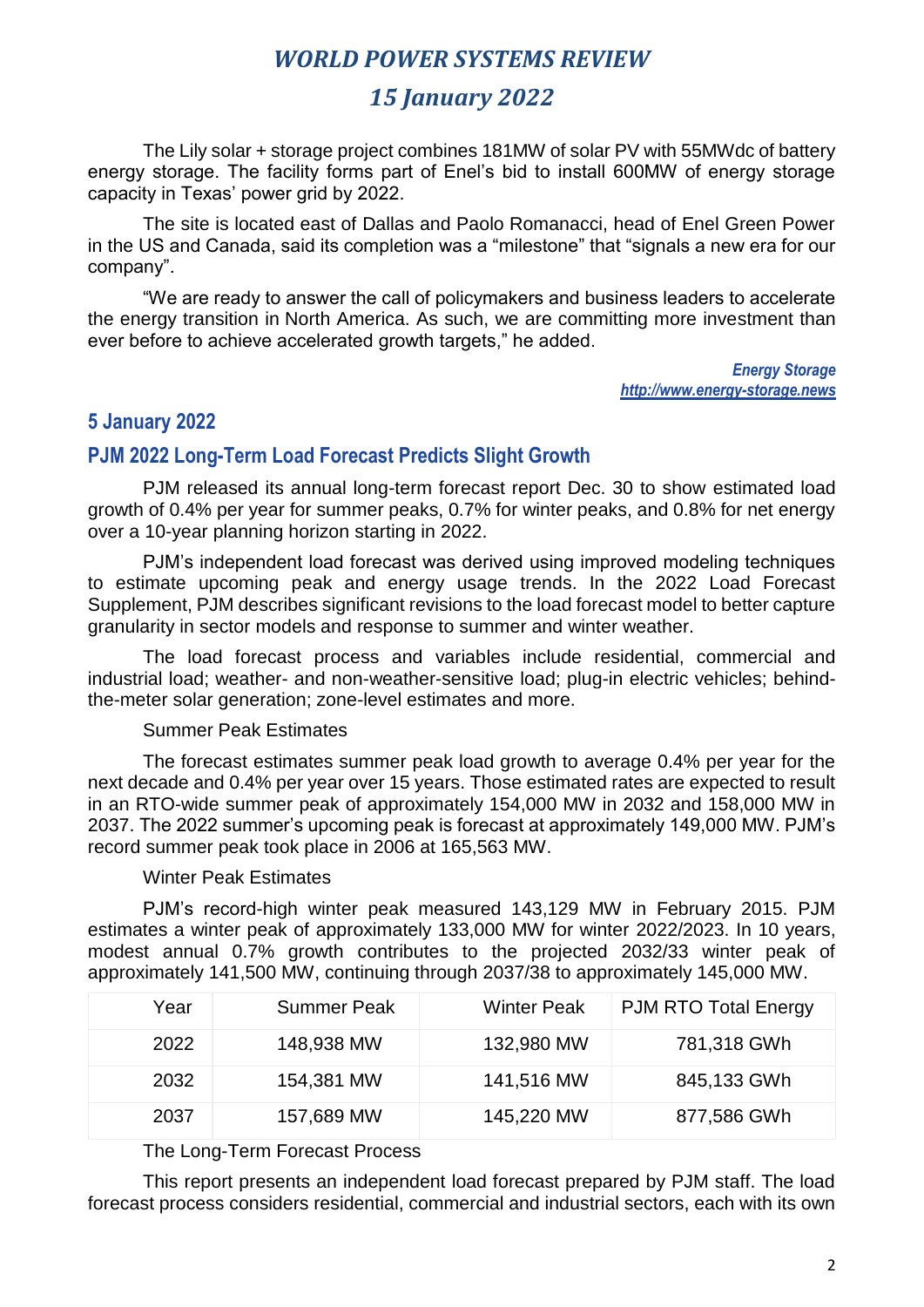# *15 January 2022*

set of models and inputs, including input variables for end-use saturation and efficiency as well as for economic drivers. Insights from this process, combined with data on historical weather, are the starting point for determining peak and energy forecasts. PJM staff then makes adjustments based on forecast growth in behind-the-meter solar generation, battery storage and plug-in electric vehicles, and also considers information from electric distribution companies on non-modeled trends such as data centers.

New to the report this year are tables for the peak load impact of battery storage and for the net energy impact of plug-in electric vehicles.

Evolving Summer Peak & Energy Outlook

In comparison to last year's long-term forecast, the 2022 estimate trims the summer peak forecast by approximately 1,028 MW (or -0.7%). The forecast estimate for the 2025 summer peak (the usual three-year-ahead capacity market auction year) declined by 763 MW (or -0.5%). By the summer peak of 2027, the next study year of the Regional Transmission Expansion Plan, the long-term forecast dipped by 0.2% or about 249 MW.

The total amount of energy consumed annually, or net energy, is expected to grow at an annual rate of 0.8% between 2022 and 2037. This estimate represents an increase from the 0.3% annual growth estimated in last year's 15-year forecast for 2021–2036.

> *PJM Inside Lines http://insidelines.pjm.com*

### **6 January 2022**

#### **Ethiopian GERD Mega-Dam Readying to Test Power Production**

Ethiopia is reportedly gearing up to begin testing hydropower generation at its flagship 5.2-GW Grand Ethiopian Renaissance Dam (GERD), despite a continued diplomatic row about its potential implications on water consumption on the Blue Nile.

Citing unnamed project sources, Capital, a weekly Ethiopian business newspaper, reported this week that work to begin test power generation at two units—an estimated 700 MW—has been completed. While officially unconfirmed, the Office of the National Council for the Coordination of Public Participation to the Construction of GERD widely shared the story on social media.

A spotlight on the massive project—which could become the largest hydropower project in Africa when operational—also ramped up this week as Ethiopia's ministerial offices gathered at GERD to discuss their 100-day plan implementation following Prime Minister Abiy Ahmed's re-election in June 2021. Reporters covering the event posted images of the project.

Dr. Sileshi Bekele, Ethiopia's former Water and Irrigation minister, who was in October appointed as its chief negotiator and advisor on Trans Boundary Rivers and GERD, in November told reporters that overall construction progress of the dam had then reached 82%. The nation marked its second-year filling of the dam's massive reservoir in the summer of 2021.

GERD is located on the Blue Nile—a significant Nile River tributary—in the northwestern Ethiopian region of Benishangul-Gumuz-Gumaz, about 500 kilometers (km) northwest of Ethiopia's capital Addis Ababa and 15 km from its border with Sudan. The project is being built by Webuild Group, a subsidiary of Italian construction giant Salini Costruttori S.p.A., for state-owned Ethiopian Electric Power. When finished, it will comprise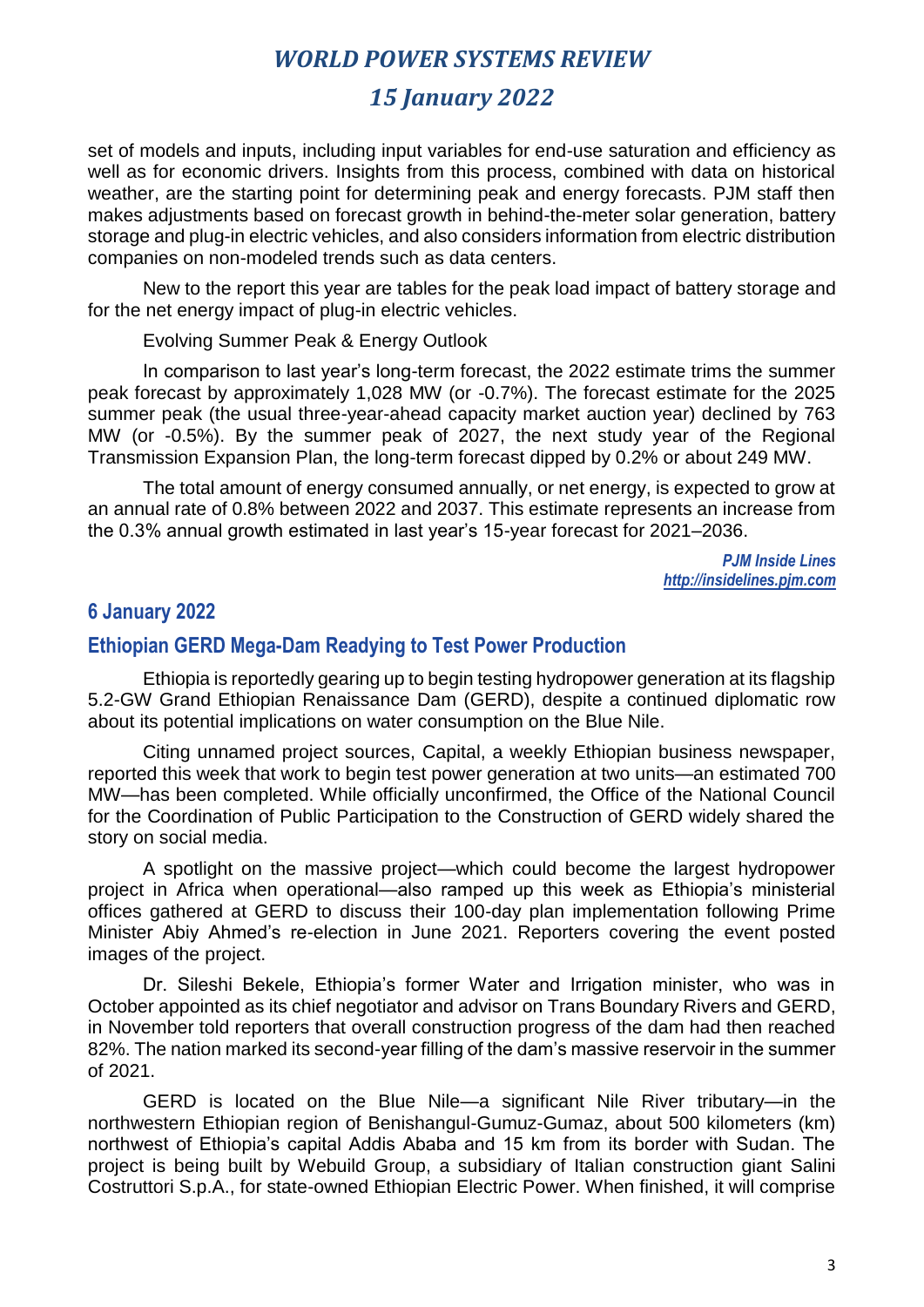# *15 January 2022*

a main dam in roller compacted concrete with two power stations installed at the left and right banks of the river.

According to WeBuild, the project's original plans were to outfit the power plant with 16 375-MW Francis turbines that could produce about 15,759 GWh per year. However, while originally envisioned as a 6.4-GW project, Ethiopian officials in 2019 reportedly slashed the number of turbines to 13, bringing the dam's total capacity to 5.2 GW.

Ethiopia's reported progress on GERD comes amid a complex decade-long diplomatic dispute embroiling Ethiopia, and Egypt and Sudan, its neighbors downstream the Nile River, as well as the international community.

Sudanese authorities have said GERD could help regulate waters of the Nile and reduce the risk of flooding, but the country has expressed concerns about the project's impact on the efficiency of its 280-MW Roseries Dam, and it has strongly decried unilateral action by Ethiopia to fill the GERD reservoir. Egypt, meanwhile, has similar fears about its water security, especially concerning its 2.1-GW High Aswan Dam (HAD), which is today Africa's largest hydropower facility. The dam also pivotally serves Egypt's agricultural, municipal, and industrial water requirements through regular annual releases of 55.5 billion cubic meters (bcm).

While the United Nations (U.N.) has sought to alleviate tensions between the three countries, the U.S. has now also ramped up mediation efforts, and the African Union (AU) continues to broker negotiations to invigorate talks between the three nations and maintain peace in the volatile dispute. In September, the U.N. Security Council encouraged Egypt, Ethiopia, and Sudan to resume negotiations under an AU-led process "in a construction and cooperative manner."

Egypt, which recently rallied support from the Gulf Cooperation Council (GCC) on the issue with regard to its water security, is already mulling strategies to avoid future water crises, including through investment and construction. During a 2050-vision presentation in mid-December, Egyptian Minister of Water Resources and Irrigation Mohamed Abdel-Aty stressed 97% of the nation's water resources come from the Nile. Egypt's water needs amount to about 114 billion cubic meters but it faces a deficit of about 54 billion cubic meters annually. The country fills that gap by reusing water, and Egypt imports agricultural crops equivalent to about 34 billion cubic meters annually, he noted. To avoid future shortfalls, the government should spend \$50 billion to rationalize water use, improve water quality, and provide additional water resources, he said.

> *Powermag http://www.powermag.com*

### **6 January 2022**

#### **Texas power plants 'ready for winter' following weatherization assessment, ERCOT says**

The Public Utility Commission of Texas (PUC) on Thursday adjusted the scarcity pricing mechanism in the Electric Reliability Council of Texas (ERCOT) power region, lowering the high systemwide offer cap to \$5,000/MWh from \$9,000/MWh.

The change is a response to the extreme winter weather in February, which knocked out power to millions of customers and left some consumers facing bloated energy bills.

The PUC on Nov. 30 also adopted a new rule regulators say is designed to "increase the coordination between the electric and gas industries during energy emergencies."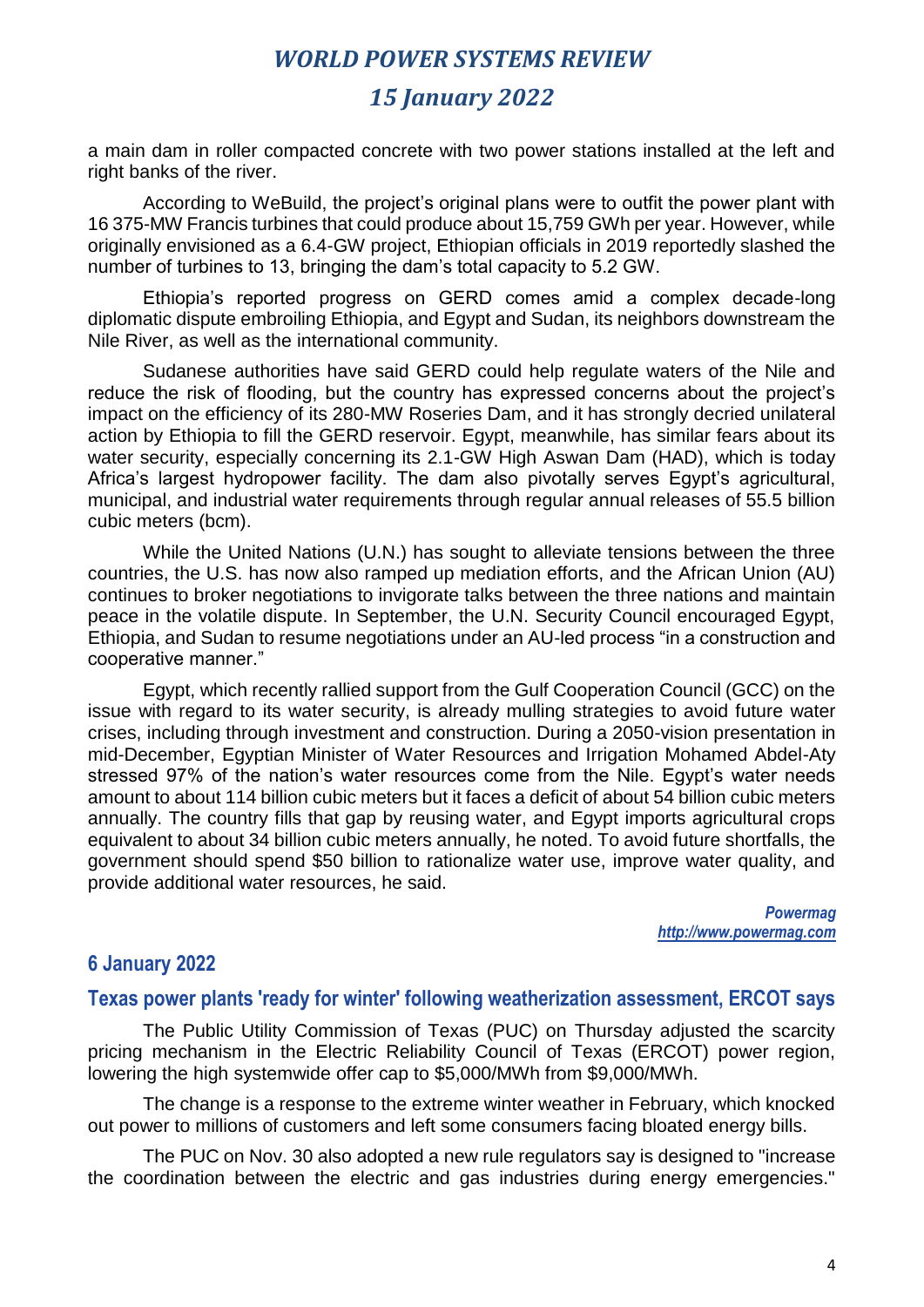# *15 January 2022*

During the February blackouts, utilities cut power to some gas facilities, which exacerbated the state's energy woes.

Power plants and transmission facilities in the Electric Reliability Council of Texas area have been weatherized and consumers "can be confident" they will deliver electricity during the winter months, grid officials said in a Dec. 30 statement

ERCOT said it has completed on-site inspections of more than 300 generating units and 22 transmission stations, as required by new rules passed in October by the Public Utility Commission of Texas. The assessments found 10 generation resources and six transmission facilities required additional weatherization, though ERCOT officials said these were mostly minor issues and have since been corrected.

"New regulations require all electric generation and transmission owners to make significant winterization improvements and our inspections confirm they are prepared," ERCOT Vice President of Grid Planning and Weatherization Woody Rickerson said in a statement.

The power plant inspections cover 85% of the megawatt-hours lost during Winter Storm Uri, according to the Texas grid operator.

> *Utility Dive http://www.utilitydive.com*

### **7 January 2022**

#### **RWE, Northland partner to develop 1.3GW offshore wind cluster in Germany**

RWE has partnered with Canada's Northland Power to jointly develop a 1.3GW offshore wind farm cluster in the German North Sea. The two companies will develop, build and operate the cluster through a joint venture, in which RWE Renewables will own a 51% stake and Northland Power 49%. The cluster will consist of three offshore wind farms, which are expected to begin commercial operations between 2026 and 2028.

The offshore wind leases are located north of the island of Juist in the district of Aurich in Lower Saxony in Germany. RWE and Northland Power have already secured one offshore site (N-3.8) with a capacity of 433MW (Nordsee 2) in the latest German offshore wind auction. The other two leases, the 420MW N-3.5 (Nordsee 3) site and the 480MW N-3.6 (Delta Nordsee) site, are anticipated to be auctioned in 2023. Northland and RWE own step-in rights for Nordsee 2 and Nordsee 3 sites, while RWE has step-in rights for 100% of the Delta Nordsee lease.

RWE Renewables wind offshore CEO Sven Utermöhlen said: "Germany has set itself ambitious climate targets, thereby establishing a significant growth potential for renewable energies. "Offshore wind power plays a central role in this and is indispensable for supporting the decarbonization of industry in particular. RWE is making its contribution to this and is significantly stepping up the pace here.

"This includes the collaborative delivery of the 1.3 GW offshore cluster with Northland Power, through which we can achieve considerable synergies to deploy at our new wind farms, while at the same time actively supporting the energy transition in our home market Germany."

For the formation of the new offshore wind cluster, Northland has partnered with RWE in the development of the Delta Nordsee site, while RWE has increased its stake to 51% in the Nordsee 2 and Nordsee 3 sites. The cluster will be located close to the existing 332MW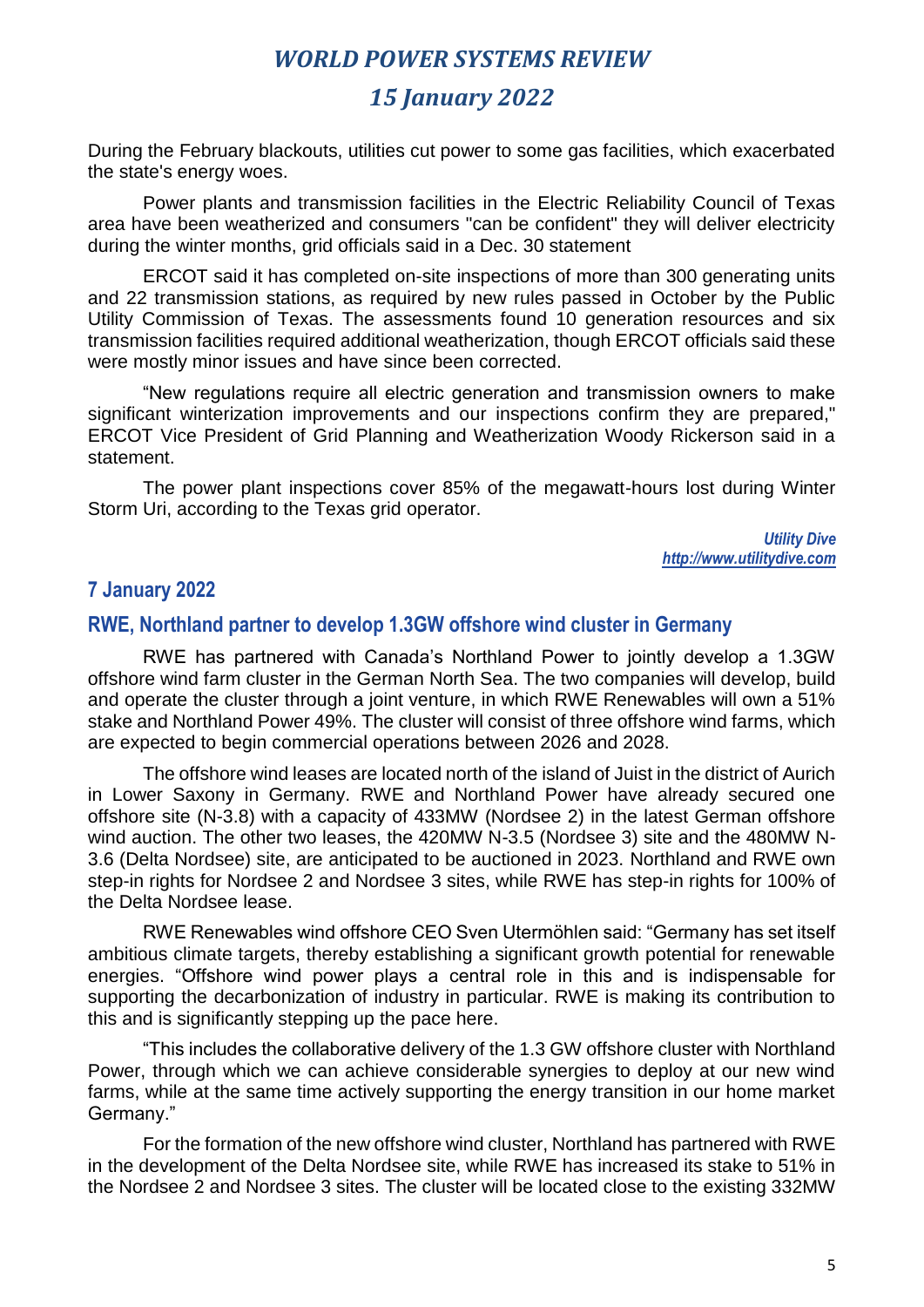# *15 January 2022*

Nordsee One wind farm, which started commercial operations in December 2017. Nordsee One is owned by Northland and RWE.

> *NS Energy http://www.nsenergybusiness.com*

### **7 January 2022**

#### **NRC denies Oklo Power's plan to construct 1.5 MW advanced nuclear reactor in Idaho**

The Nuclear Regulatory Commission on Thursday announced it denied without prejudice an application by Oklo Power to construct the United States' first advanced nuclear reactor, in Idaho. The small design, dubbed "Aurora," would be capable of producing 1.5 MW of electric power.

The NRC cited "significant information gaps" in the company's application, including details on potential accidents and its classification of safety systems and components. However, the company can resubmit its application and regulators said they are "prepared to re-engage" the company.

Oklo is reviewing the decision, but in a statement said it was "eager to continue moving forward" on the Idaho reactor as well as others. Opponents of the project say a failure to provide safety information could put the public at significant risk in the event of an accident or attack.

> *Utility Dive http://www.utilitydive.com*

### **8 January 2022**

#### **National blackout hits Lebanon; power company blames protester sabotage**

Lebanon's state electricity company said Saturday that its power plants had stopped working after protesters stormed a key substation and tampered with the electrical equipment. The small Mediterranean country is already grappling with round-the-clock power cuts that last at least 20 hours a day due to a financial crisis that has hampered key imports, including fuel for power stations. Demonstrators angered by the blackouts stormed an Electricite du Liban substation in the Aramoun region north of Beirut on Saturday, EDL said in a statement. "Protesters disconnected a 150-220 kilovolt power transformer and opened circuit breakers connecting the Zahrani power plant to the Aramoun station," it said. "This caused disturbances on the electrical grid… which led to a total blackout across Lebanese territory as of 17:27 (1527 GMT)."

The disruption will pile more pressure on private generators that are already struggling to keep up with the near-total absence of state power. Private generator owners have hiked prices and rationed supply in recent months, with costs surging after the government gradually lifted fuel subsidies. The average generator bill for a Lebanese family usually costs more than the monthly minimum wage of 675,000 Lebanese pounds — now worth just \$22, as the local currency hits record lows against the dollar on the black market.

The international community has long demanded a complete overhaul of Lebanon's ruinous electricity sector, which has cost the government more than \$40 billion since the end of the 1975-1990 civil war. Lebanon has reached an agreement on bringing Jordanian electricity and Egyptian gas into the country via war-torn Syria, while Shiite movement Hezbollah has separately started hydrocarbon deliveries from Iran.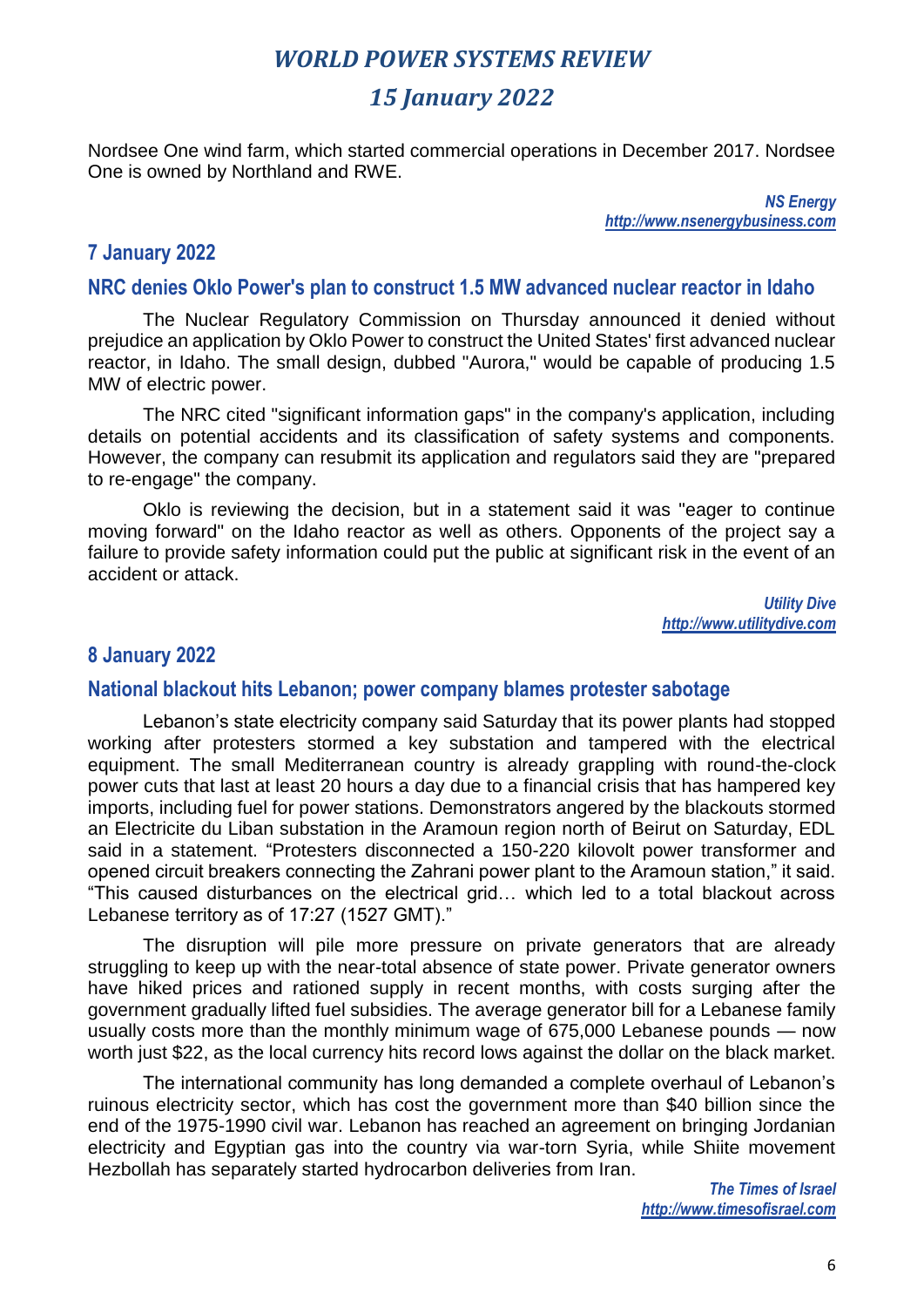# *WORLD POWER SYSTEMS REVIEW 15 January 2022*

## **10 January 2022**

#### **Hungarian government partners with Framatome on nuclear innovation**

French nuclear company Framatome and the Ministry of Innovation and Technology of Hungary have signed a memorandum of understanding (MOU) facilitating cooperation in the field of nuclear development.

The collaboration aims to advance education and training, research and development, the implementation of new technologies and knowledge transfer.

Frédéric Lelièvre, senior executive vice president, Sales, Regions and the I&C Business Unit at Framatome, said: "Framatome is committed to the development of the Hungarian nuclear fleet. We will work with the Ministry to use the wealth of existing industry expertise to help educate future nuclear professionals.

"We are preparing for generational change through a systematic knowledge management approach that leverages today's expertise for tomorrow." The agreement is aligned with the goals of the Hungarian nuclear energy strategy, according to Framatome, which aims to drive energy security and decarbonisation in the region.

This strategic agreement supports the joint work of the Hungarian Nuclear Industry Platform and will reinforce Framatome's existing footprint in Hungary through its subsidiary Framatome Kft. Framatome Kft provides maintenance support for long-term operations of existing plants, as well as supports the PAKS II nuclear project, a collaboration between the Russian and Hungarian governments.

The Framatome team delivered and implemented the safety I&C system of the current four units of the Paks Nuclear Power Plant, and the main I&C system of the Paks II Nuclear Power Plant will also be provided by Framatom, in collaboration with Siemens.

> *Power Engineering http://www.powerengineeringint.com*

## **11 January 2022**

### **BOEM Initiates Environmental Assessment for Offshore Wind in the Gulf of Mexico**

As part of the Biden-Harris administration's goal of permitting 30 gigawatts of offshore wind by 2030, the Bureau of Ocean Energy Management (BOEM) today announced it is preparing a draft environmental assessment (EA) to consider the impacts of potential offshore wind leasing in federal waters of the Gulf of Mexico.

The area that will be reviewed in the EA includes almost 30 million acres just west of the Mississippi River to the Texas/Mexican border. This is the same area for which BOEM requested public input when the agency published a Call for Information and Nominations in the Federal Register on Nov. 1, 2021. BOEM will narrow the area based on stakeholder and ocean user input before advancing any Wind Energy Areas, which are offshore locations that appear most suitable for wind energy development.

"The Gulf of Mexico is well-positioned to support a transition to a renewable energy future, as much of the infrastructure already exists to support offshore wind development in the region," said BOEM Director Amanda Lefton. "BOEM's Environmental Assessment is an important step to ensure that any development in the region is done responsibly and in a way that avoids, reduces, or mitigates potential impacts to the ocean and to ocean users."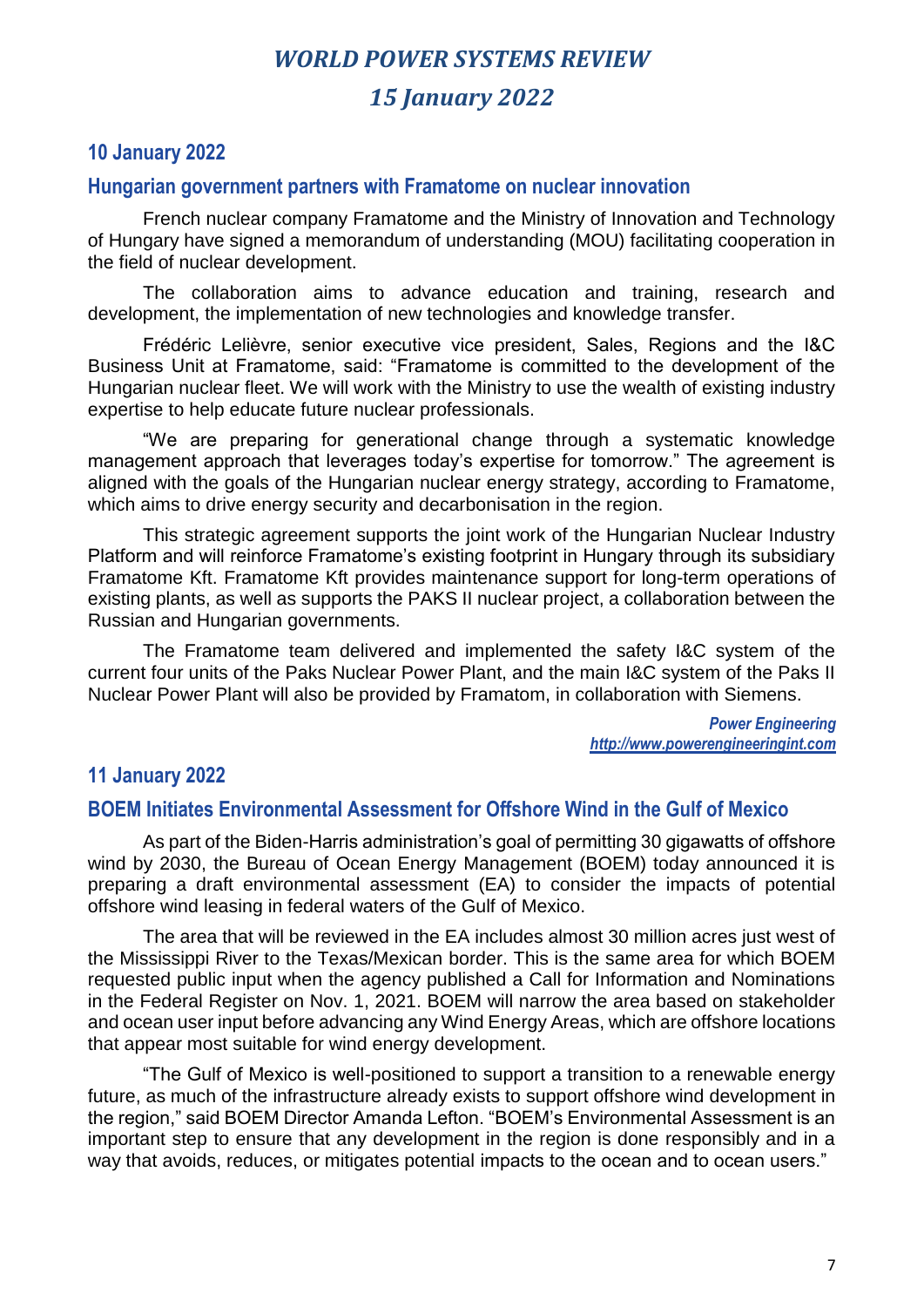# *15 January 2022*

BOEM Is preparing a draft EA on the call area now in order to be able to respond to future needs of the states and opportunities as technology develops for deeper waters and lower wind speeds. The draft EA will consider potential environmental consequences of site characterization activities (i.e., biological, archeological and geological, as well as geophysical surveys and core samples) and site assessment activities (i.e., installation of meteorological buoys) associated with the possibility of issuing wind energy leases in the Gulf of Mexico.

Should a lease sale advance, prior to approving the construction of any offshore wind energy facility in the Gulf of Mexico, BOEM will develop an Environmental Impact Statement to analyze the specific environmental consequences of any proposed project, in consultation with Tribes and appropriate federal, state, and local agencies, and with participation by stakeholders and the public.

Today's announcement represents the culmination of a collaboration between local, state, federal, and Tribal governments to utilize the best available science and traditional knowledge to minimize conflicts between ocean uses. These stakeholders comprise the Gulf of Mexico Intergovernmental Renewable Energy Task Force, which first met last June and is planning to meet again in early 2022. BOEM will continue to meet with the task force as the process moves forward.

> *BOEM http://www.boem.gov*

#### **11 January 2022**

#### **Six 'swimming' robots will check melted fuel at Fukushima plant**

More than a decade after the Fukushima nuclear accident, officials of Tokyo Electric Power Co., the plant operator, still have no idea about the condition of the melted nuclear fuel in the No. 1 reactor.

They hope to get a clearer picture through a study beginning Jan. 12 utilizing six submersible robots of what has to be dealt with and the sediment in trying to remove the highly radioactive material. "By learning about the details of the sediment, we want to obtain information that will help us decide what equipment and procedures will be needed to remove the melted fuel," a TEPCO official said.

The robots were jointly developed by Hitachi-GE Nuclear Energy Ltd. and the International Research Institute for Nuclear Decommissioning (IRID). The melting of the nuclear fuel in the No. 1 reactor at the Fukushima No. 1 nuclear power plant was the most severe of the three reactors where meltdowns occurred following the 2011 Great East Japan Earthquake and tsunami. Much of the so-called nuclear debris is believed to have melted through the bottom of the pressure vessel and has likely accumulated in the basement of the reactor building.

In 2017, a camera was inserted into the water collected in the containment vessel of the No. 1 reactor to check on the condition of the interior. However, no confirmation could be made of the debris because of the large amount of what appeared to be sand that covered the melted fuel.

The six submersible robots will have different functions and be deployed in a designated order to photograph and measure the depth of the sediment and to determine if melted fuel lies under it. The first robot will install four rings on the interior wall of the containment vessel using magnets. Subsequent robots will navigate through the rings to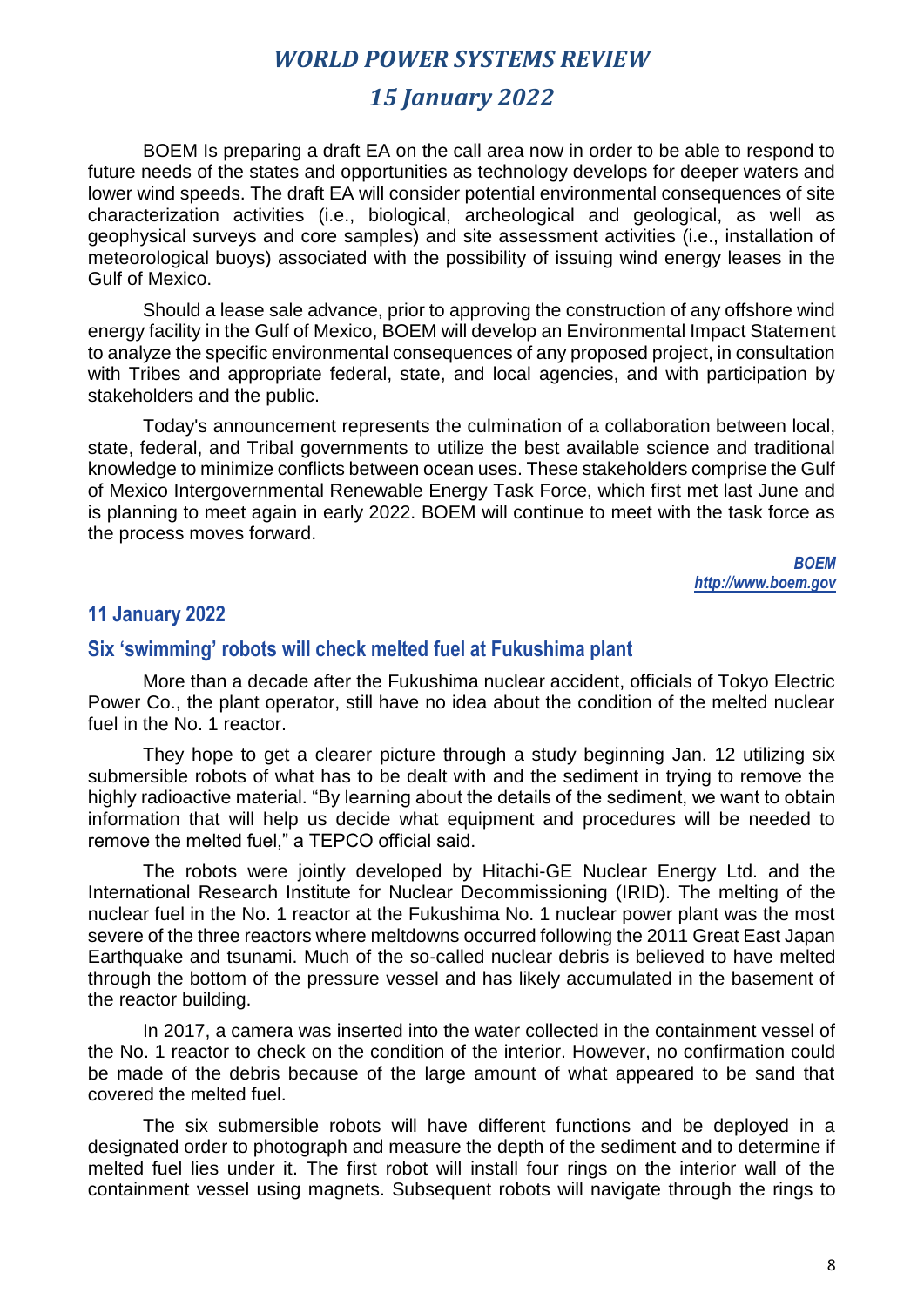# *15 January 2022*

avoid entangling the trailing cables transmitting electricity and signals. The robots have been dubbed "IRIDolphin" because they will swim through the rings much like dolphins during shows at aquariums.

The second robot to enter the reactor will have a camera to allow for visual inspection of the interior. Subsequent robots will measure the depth of the accumulated sediment, detect the debris by picking up the radioactive materials found in the fuel, collect small samples of the sediment and measure the distribution of the sediment on the floor. The robot with the camera will again be sent into the reactor as the final robot to try to navigate to a position right below the pressure vessel where the fuel melted through to get as close as possible to the melted fuel. Those involved in the project admit that this robot may have to be left behind if it becomes stuck with whatever is in that area.

The study will continue until August. The most progress in confirming the debris has occurred in the No. 2 reactor and plans call for removing small amounts from the containment vessel before the year-end.

> *The Asahi Shimbun http://www.asahi.com*

#### **11 January 2022**

#### **Nuclear accounted for 52% of Belgium power mix in 2021**

According to the Belgian power transmission system operator (TSO) Elia, nuclear accounted for 52% of Belgium's electricity generation in 2021 (compared to 40% in 2020) thanks to the high availability of the nuclear fleet, followed by natural gas (25%, compared to 35% in 2020), wind (12%, including 7% offshore) and solar (5%). Wind and solar power generation slightly increased in 2021 (+2%), mainly due to an increase in installed onshore (11%) and solar (17%) generation; offshore wind generation remained stable. Since 2019, Belgium has been a net electricity exporter, with 6.6 TWh of net exports in 2021. In 2021, exports increased by 59% to 21.7 TWh. Electricity consumption grew by 4% in 2021 to 84.2 TWh, and remains only 1% below the 2019 level. The average price of electricity tripled between 2020 and 2021 from €31.9/MWh in 2020 to €98.2/MWh in 2021, mainly due to high gas prices.

In December 2021, the Belgian government agreed, as previously pledged, to close all nuclear power plants by 2025. It will, however, reserve the right to extend operations on two reactors depending on the level of security of supply. In 2003, the country passed a law to phase-out nuclear power between 2022 and 2025 but the deadline was not fully adopted by the government.

> *Enerdata http://www.enerdata.net*

#### **11 January 2022**

### **NGESO: Domestic flexibility could reduce peak electricity demand by up to 23%, new study shows**

The UK's largest domestic flexibility study has found that active households could significantly reduce peak electricity demand by using time-of-use tariffs. Largest UK domestic flexibility study found that engaged households can significantly reduce peak electricity demand by using time-of-use tariffs. Study will help inform transition to net zero carbon emissions and could help reduce balancing costs Crowdflex, undertaken by National Grid ESO, Scottish and Southern Electricity Networks Distribution, Octopus Energy and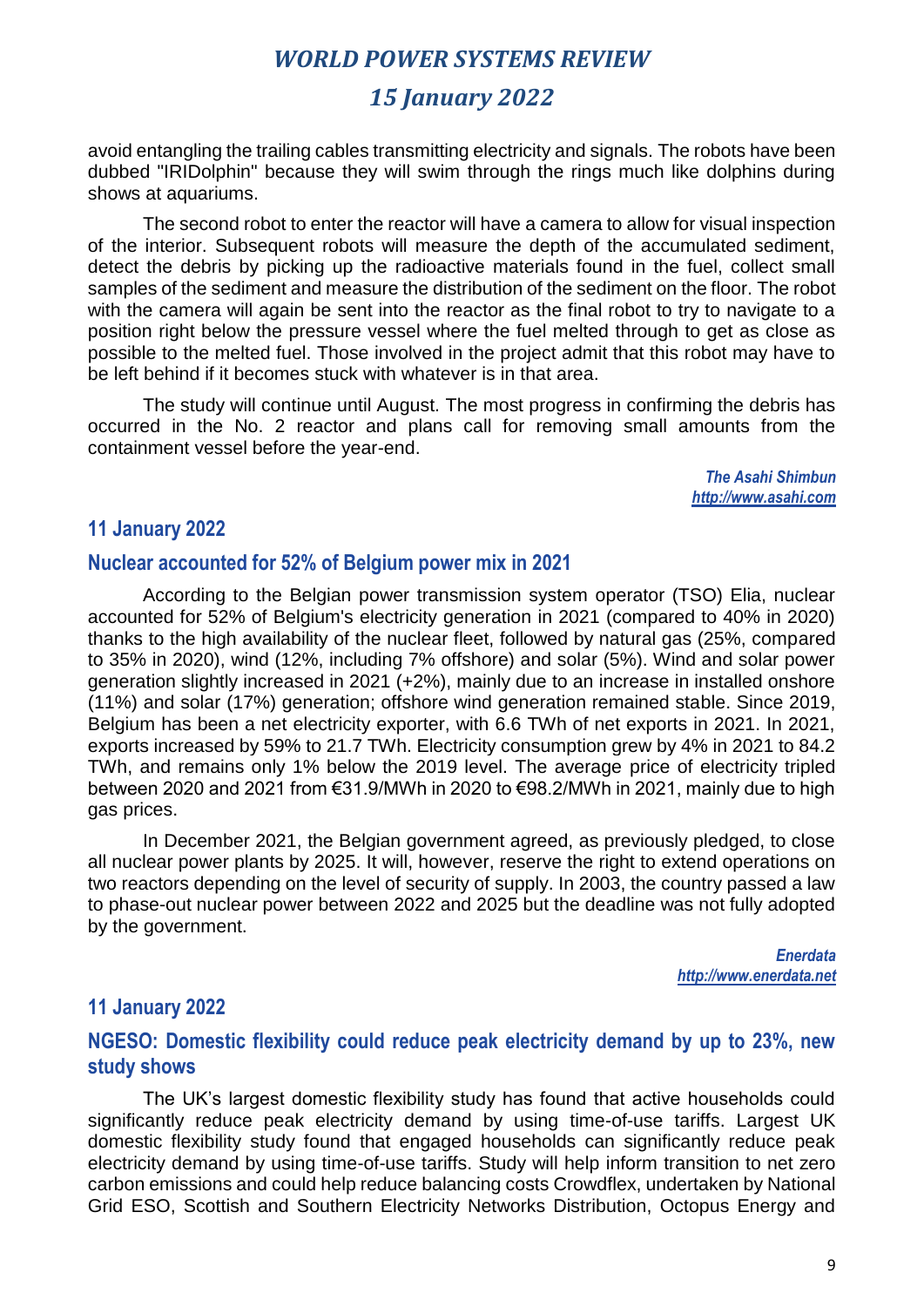# *15 January 2022*

Ohme, investigated how 25,000 households responded to price signals by reducing or increasing electricity demand.

The study analysed the impact of two types of signalling to customers:

- 1. Enduring signals, created by customers who chose to move from a flat tariff to a time-of-use (ToU) tariff
- 2. One-off signals, which asked customers to sign up to a "Big Turn Up" or "Big Turn Down" event and rewarded those who changed their demand over a specified two-hour period

Customers on ToU tariffs significantly reduced their demand during the evening peak by 15-17 per cent and maintained that reduction over six months. Households that owned an electric vehicle (EV) showed a greater ability to flex their demand, achieving reductions of up to 23 per cent in the proportion of a household's daily demand consumed during the evening peak.

Responses to one-off signals were similarly significant and strongly affected by EV ownership. The "Big Turn Up" saw an increase in the magnitude of average electricity demand expected during a household's evening peak by 617 per cent for EV owning households, or 131 per cent in non-EV owning households. The "Big Turn Down" request saw very significant reduction in demand compared to the average evening peak power demand; a reduction of 59 per cent and 41 per cent in in demand over the period for EV households and non-EV households, respectively.

With electricity demand predicted to approximately double according to National Grid ESO's Future Energy Scenarios, the opportunities offered by time-of-use tariffs can help manage demand and help balance the grid which will be crucial in delivering a net zero future cost effectively.

Geoff Down, Innovation Manager, National Grid ESO, said: "System flexibility is vital for future system operation and we're encouraged to see that engaged consumers can, by participating in Time of Use tariffs, help manage and reduce peak electricity demand. With the use of low carbon technologies in the home set to grow rapidly, this project helps us understand the exciting opportunities for us in the future".

> *NGESO http://www.nationalgrideso.com*

### **11 January 2022**

#### **The United States is expected to add 46 GW of new capacity in 2022**

In 2021, the United States added 17.1 GW of wind and 15.5 GW of solar according to early estimates released by the US Energy Information Administration (EIA). The public agency forecasts that the country will commissions 46.1 GW of new capacity in 2022, including 21.5 GW of solar, 9.6 GW of gas, 7.6 GW of wind and 5.1 GW of battery.

Most of the new solar capacity will be installed in Texas (6.1 GW, or 28% of the national total) and in California (4 GW), while 51% of the new wind capacity will be installed in Texas (with the 999 MW Traverse Wind Energy Center expected in Oklahoma in April 2022). New gas-fired capacities - mainly CCGT (8.1 GW) - will be added in Ohio, Florida, Michigan, and Illinois.

In addition, two new reactors at the Vogtle nuclear power plant in Georgia should come online, adding 2.2 GW of new nuclear capacity.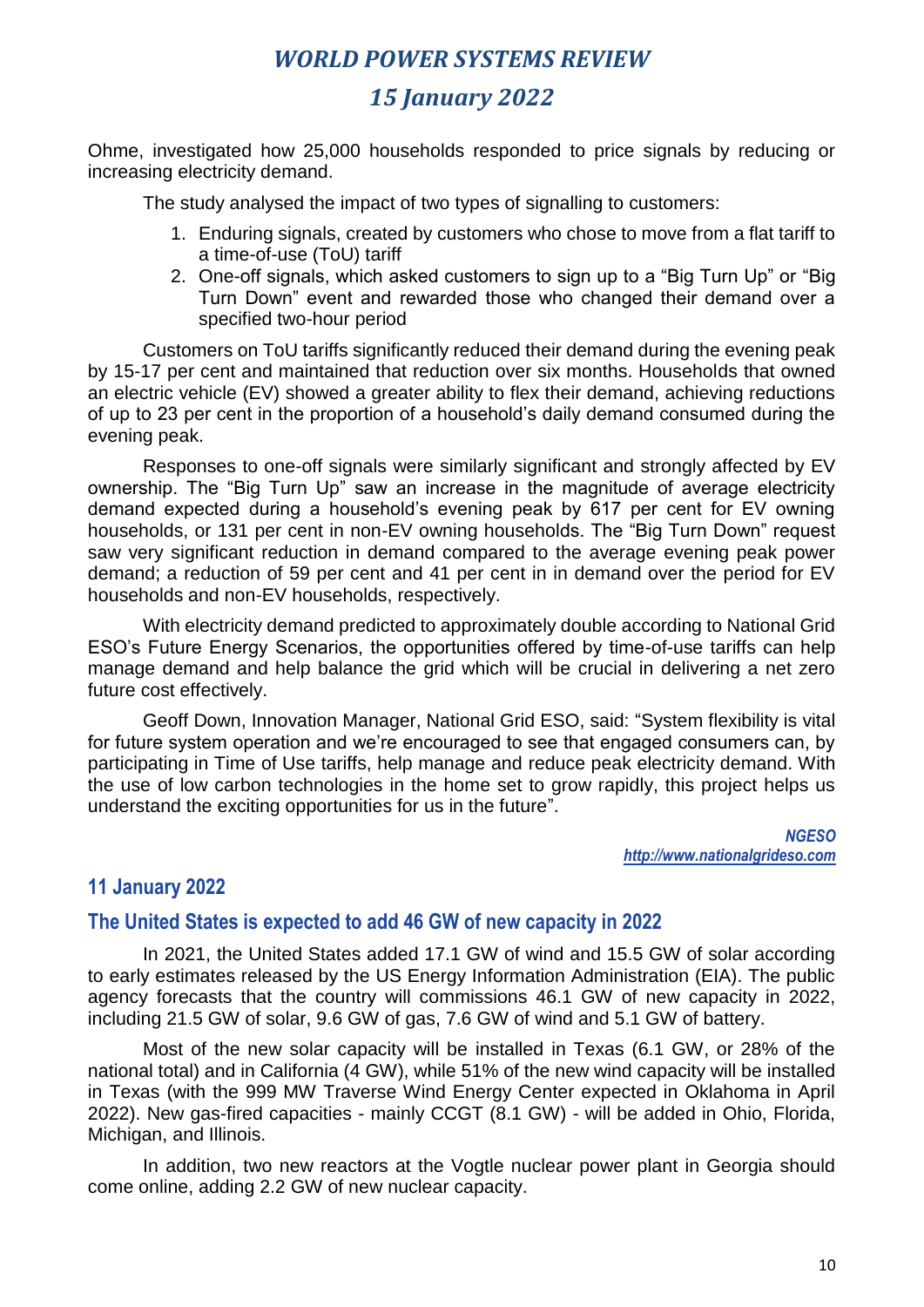# *15 January 2022*

The installed capacity in the United States amounted to 1,246 GW at the end of 2020. It is dominated by gas (44%) and coal (19%). Renewables account for 26% and nuclear for 8% of the total capacity.

> *Enerdata http://www.enerdata.net*

#### **12 January 2022**

#### **Utility scale ocean battery, a bedfellow for floating PV**

Dutch start-up Ocean Grazer grabbed the limelight at the Consumer Electronics Show (CES 2022) in Las Vegas last week, where its new design for an offshore energy storage system based on hydro dam technology garnered the "Best of Innovation" award.

The Ocean Battery is a pumped hydro system in a box. Buried in the seabed, the battery provides storage up to the gigawatt-hour scale by connecting rigid reservoir elements, each with a storage volume of 10MWh. The system can be adapted to various forms of renewable power generation such as floating PV, offshore wind, tidal and wave energy.

"There is a perfect match between the Ocean Battery and floating PV arrays," Ocean Grazer CEO Frits Bliek told pv magazine. "As we can adapt the charging capacity independently from the discharging capacity, we can tune the capex [capital expenditure cost] to rapidly absorb the solar peak around noun and discharge the accumulated power of the rest of the day. In this way we can optimally tune into the business case of a floating PV array."

The Ocean Battery features technology that has been in use at hydroelectric dams for more than a century. While it has identical functionality and performance, it comes with one big difference, as the hydrostatic pressure comes for free and there is no need to build an entire hydro dam.

In other words, the Ocean Battery stores energy by pumping water from low-pressure rigid reservoirs, each holding up to 20 million liters of freshwater, into high-pressure flexible bladders installed on the seabed. During discharging, water stored as potential energy flows back from the flexible bladder to the rigid reservoir via hydro turbines that generate electricity.

"Minimal discharging time is 0.5 hours, sufficient for the highest demands in the utility sector," said Bliek. "Any lower power-capacity-to-storage-capacity can be created, to support bulk shifting, for example. There is no self-discharge whatsoever so power can be stored as long as you want."

The round trip efficiency of the Ocean Battery stands at around 78%. Its technical lifetime is rated at a minimal 20 years but is most likely 30-50 years, according to its developer. Ocean Grazer said the battery has low maintenance costs and is designed with sustainability in mind, enhancing marine life. It is made from readily available global materials steel, concrete, and rubber/PVC and uses clean water as the energy carrier.

According to its product sheet, the Ocean Battery is able to provide a wide range of grid services including frequency control, black-start power, and energy arbitrage. In addition to the traditional services provided by utility scale storage – such as curtailment prevention and congestion management – Ocean Battery can also allow "over-planting," to maximize the energy yield of wind farms per square kilometer, ie it can make room for more turbine capacity at the same project, improving its economics.